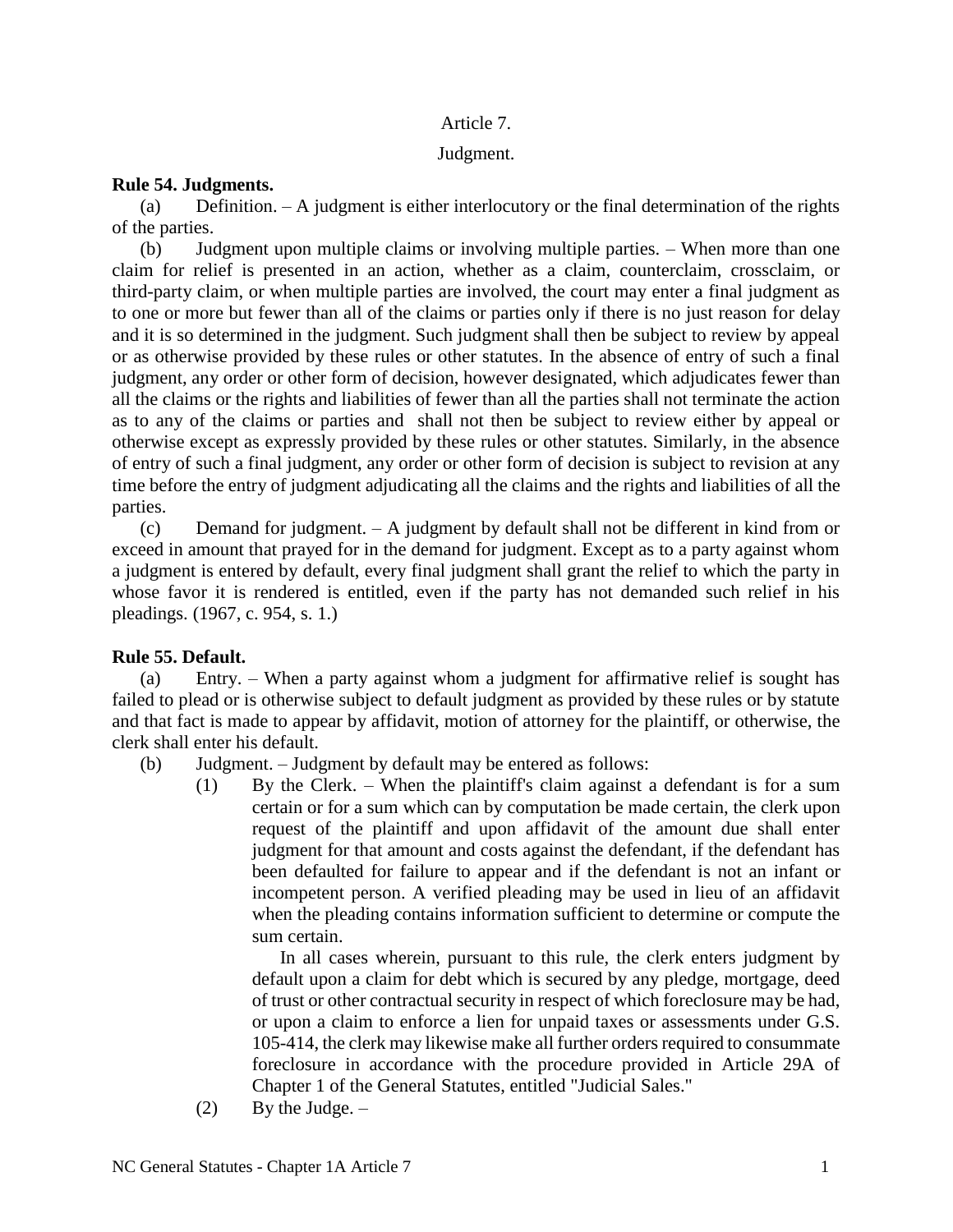- a. In all other cases the party entitled to a judgment by default shall apply to the judge therefor; but no judgment by default shall be entered against an infant or incompetent person unless represented in the action by a guardian ad litem or other such representative who has appeared therein. If the party against whom judgment by default is sought has appeared in the action, that party (or, if appearing by representative, the representative) shall be served with written notice of the application for judgment at least three days prior to the hearing on such application. If, in order to enable the judge to enter judgment or to carry it into effect, it is necessary to take an account or to determine the amount of damages or to establish the truth of any averment by evidence or to take an investigation of any other matter, the judge may conduct such hearings or order such references as the judge deems necessary and proper and shall accord a right of trial by jury to the parties when and as required by the Constitution or by any statute of North Carolina. If the plaintiff seeks to establish paternity under Article 3 of Chapter 49 of the General Statutes and the defendant fails to appear, the judge shall enter judgment by default.
- b. A motion for judgment by default may be decided by the court without a hearing if:
	- 1. The motion specifically provides that the court will decide the motion for judgment by default without a hearing if the party against whom judgment is sought fails to serve a written response, stating the grounds for opposing the motion, within 30 days of service of the motion; and
	- 2. The party against whom judgment is sought fails to serve the response in accordance with this sub-subdivision.

(c) Service by publication. – When service of the summons has been made by published notice, no judgment shall be entered on default until the plaintiff shall have filed a bond, approved by the court, conditioned to abide such order as the court may make touching the restitution of any property collected or obtained by virtue of the judgment in case a defense is thereafter permitted and sustained; provided, that in actions involving the title to real estate or to foreclose mortgages thereon or in actions in which the State of North Carolina or a county or municipality thereof is the plaintiff such bond shall not be required.

(d) Setting aside default. – For good cause shown the court may set aside an entry of default, and, if a judgment by default has been entered, the judge may set it aside in accordance with Rule 60(b).

(e) Plaintiffs, counterclaimants, cross claimants. – The provisions of this rule apply whether the party entitled to the judgment by default is a plaintiff, a third-party plaintiff, or a party who has pleaded a crossclaim or counterclaim. In all cases a judgment by default is subject to the limitations of Rule 54(c).

(f) Judgment against the State of North Carolina. – No judgment by default shall be entered against the State of North Carolina or an officer in his official capacity or agency thereof unless the claimant establishes his claim or right to relief by evidence. (1967, c. 954, s. 1; 1971, cc. 542, 1101; 1977, c. 675; 1991, c. 278, s. 1; 1993 (Reg. Sess., 1994), c. 733, s. 3; 1999-187, s. 1.)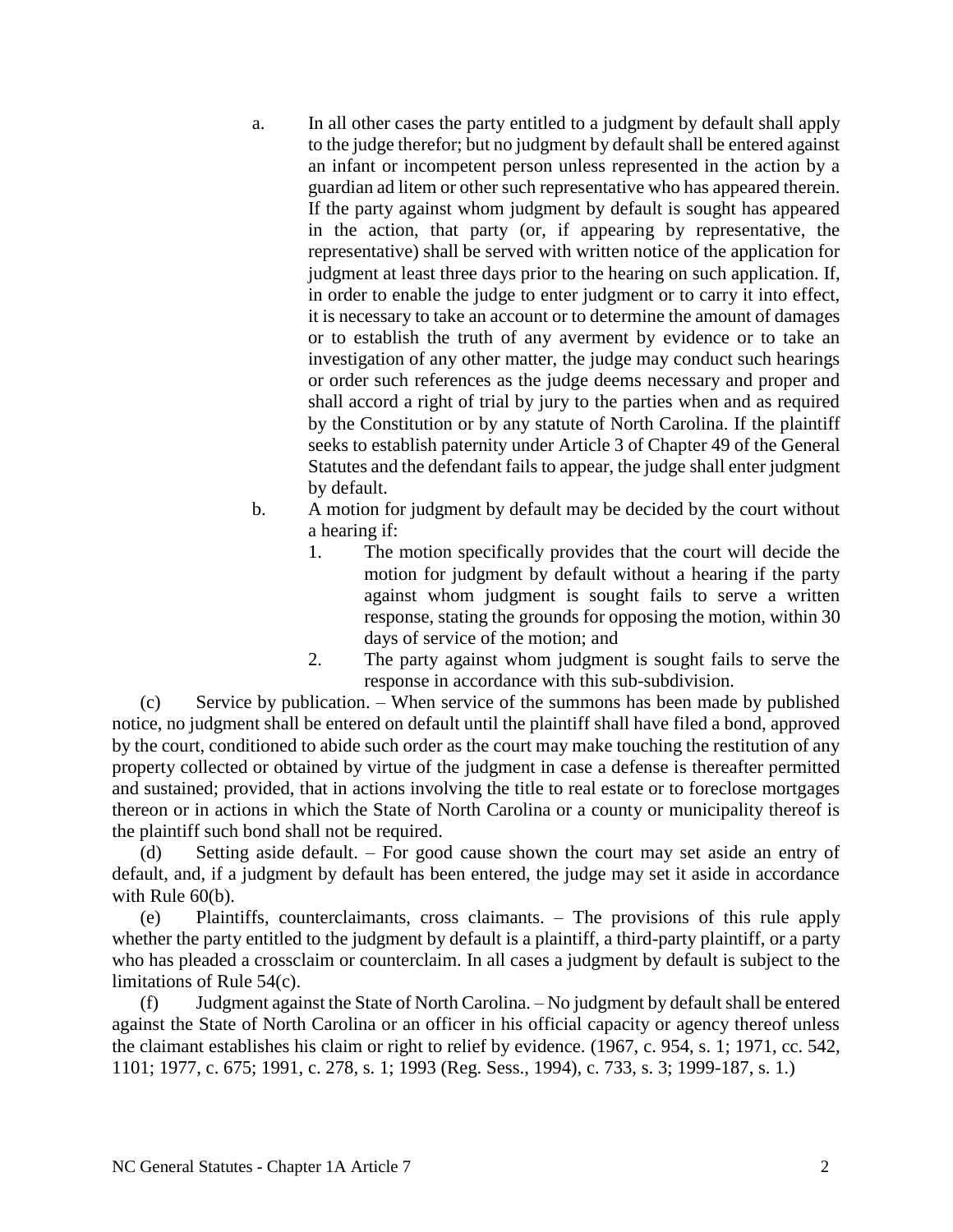#### **Rule 56. Summary judgment.**

(a) For claimant. – A party seeking to recover upon a claim, counterclaim, or crossclaim or to obtain a declaratory judgment may, at any time after the expiration of 30 days from the commencement of the action or after service of a motion for summary judgment by the adverse party, move with or without supporting affidavits for a summary judgment in his favor upon all or any part thereof.

(b) For defending party.  $- A$  party against whom a claim, counterclaim, or crossclaim is asserted or a declaratory judgment is sought, may, at any time, move with or without supporting affidavits for a summary judgment in his favor as to all or any part thereof.

Motion and proceedings thereon.  $-$  The motion shall be served at least 10 days before the time fixed for the hearing. The adverse party may serve opposing affidavits at least two days before the hearing. If the opposing affidavit is not served on the other parties at least two days before the hearing on the motion, the court may continue the matter for a reasonable period to allow the responding party to prepare a response, proceed with the matter without considering the untimely served affidavit, or take such other action as the ends of justice require. For the purpose of this two-day requirement only, service shall mean personal delivery, facsimile transmission, or other means such that the party actually receives the affidavit within the required time.

The judgment sought shall be rendered forthwith if the pleadings, depositions, answers to interrogatories, and admissions on file, together with the affidavits, if any, show that there is no genuine issue as to any material fact and that any party is entitled to a judgment as a matter of law. A summary judgment, interlocutory in character, may be rendered on the issue of liability alone although there is genuine issue as to the amount of damages. Summary judgment, when appropriate, may be rendered against the moving party.

(d) Case not fully adjudicated on motion. – If on motion under this rule judgment is not rendered upon the whole case or for all the relief asked and a trial is necessary, the court at the hearing of the motion, by examining the pleadings and the evidence before it and by interrogating counsel, shall if practicable ascertain what material facts exist without substantial controversy and what material facts are actually and in good faith controverted. It shall thereupon make an order specifying the facts that appear without substantial controversy, including the extent to which the amount of damages or other relief is not in controversy, and directing such further proceedings in the action as are just. Upon the trial of the action the facts so specified shall be deemed established.

(e) Form of affidavits; further testimony; defense required. – Supporting and opposing affidavits shall be made on personal knowledge, shall set forth such facts as would be admissible in evidence, and shall show affirmatively that the affiant is competent to testify to the matters stated therein. Sworn or certified copies of all papers or parts thereof referred to in an affidavit shall be attached thereto or served therewith. The court may permit affidavits to be supplemented or opposed by depositions, answers to interrogatories, or further affidavits. When a motion for summary judgment is made and supported as provided in this rule, an adverse party may not rest upon the mere allegations or denials of his pleading, but his response, by affidavits or as otherwise provided in this rule, must set forth specific facts showing that there is a genuine issue for trial. If he does not so respond, summary judgment, if appropriate, shall be entered against him.

(f) When affidavits are unavailable. – Should it appear from the affidavits of a party opposing the motion that he cannot for reasons stated present by affidavit facts essential to justify his opposition, the court may refuse the application for judgment or may order a continuance to permit affidavits to be obtained or depositions to be taken or discovery to be had or may make such other order as is just.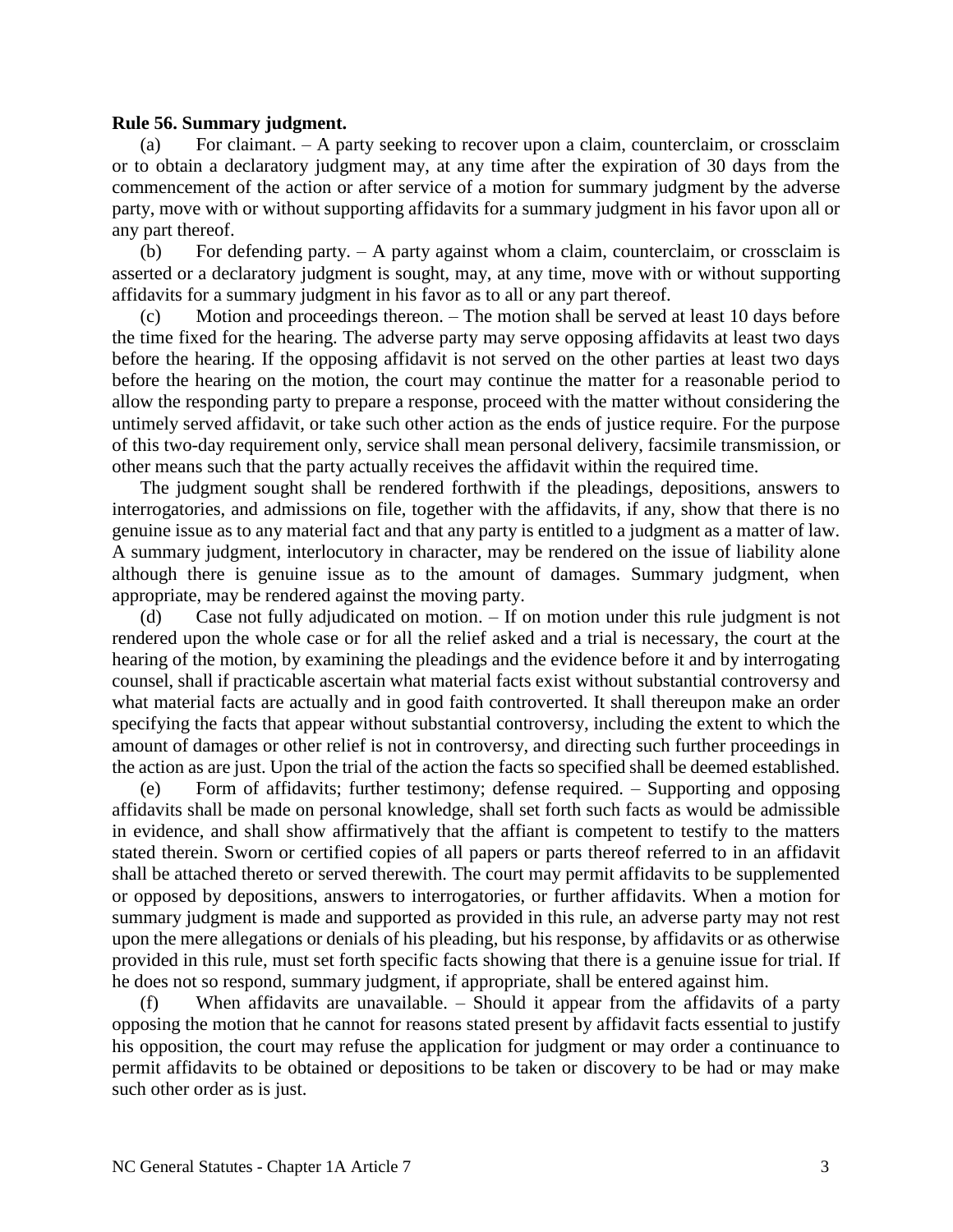(g) Affidavits made in bad faith. – Should it appear to the satisfaction of the court at any time that any of the affidavits presented pursuant to this rule are presented in bad faith or solely for the purpose of delay, the court shall forthwith order the party employing them to pay to the other party the amount of the reasonable expenses which the filing of the affidavits caused him to incur, including reasonable attorney's fees. (1967, c. 954, s. 1; 2000-127, s. 6.)

#### **Rule 57. Declaratory judgments.**

The procedure for obtaining a declaratory judgment pursuant to Article 26, Chapter 1, General Statutes of North Carolina, shall be in accordance with these rules, and the right to trial by jury may be demanded under the circumstances and in the manner provided in Rules 38 and 39. The existence of another adequate remedy does not preclude a judgment for declaratory relief in cases where it is appropriate. The court may order a prompt hearing of an action for a declaratory judgment and may advance it on the calendar. (1967, c. 954, s. 1.)

#### **Rule 58. Entry of judgment.**

Subject to the provisions of Rule 54(b), a judgment is entered when it is reduced to writing, signed by the judge, and filed with the clerk of court pursuant to Rule 5. The party designated by the judge or, if the judge does not otherwise designate, the party who prepares the judgment, shall serve a copy of the judgment upon all other parties within three days after the judgment is entered. Service and proof of service shall be in accordance with Rule 5. If service is by mail, three days shall be added to the time periods prescribed by Rule 50(b), Rule 52(b), and Rule 59. All time periods within which a party may further act pursuant to Rule 50(b), Rule 52(b), or Rule 59 shall be tolled for the duration of any period of noncompliance with this service requirement, provided however that no time period under Rule 50(b), Rule 52(b), or Rule 59 shall be tolled longer than 90 days from the date the judgment is entered. Subject to the provisions of Rule 7(b)(4), consent for the signing and entry of a judgment out of term, session, county, and district shall be deemed to have been given unless an express objection to such action was made on the record prior to the end of the term or session at which the matter was heard.

Notwithstanding any other law to the contrary, any judgment entered by a magistrate in a small claims action pursuant to Article 19 of Chapter 7A shall be entered in accordance with this Rule except judgments announced and signed in open court at the conclusion of a trial are considered to be served on the parties, and copies of any judgment not announced and signed in open court at the conclusion of a trial shall be served by the magistrate on all parties in accordance with this Rule, within three days after the judgment is entered. If service is by mail, three days shall be added to the time periods prescribed by G.S. 7A-228. All time periods within which a party may further act pursuant to G.S. 7A-228 shall be tolled for the duration of any period of noncompliance of this service requirement, provided that no time period shall be tolled longer than 90 days from the date judgment is entered. (1967, c. 954, s. 1; 1993 (Reg. Sess., 1994), c. 594, s. 1; 2005-163, s. 2; 2017-158, s. 2.)

### **Rule 59. New trials; amendment of judgments.**

(a) Grounds. – A new trial may be granted to all or any of the parties and on all or part of the issues for any of the following causes or grounds: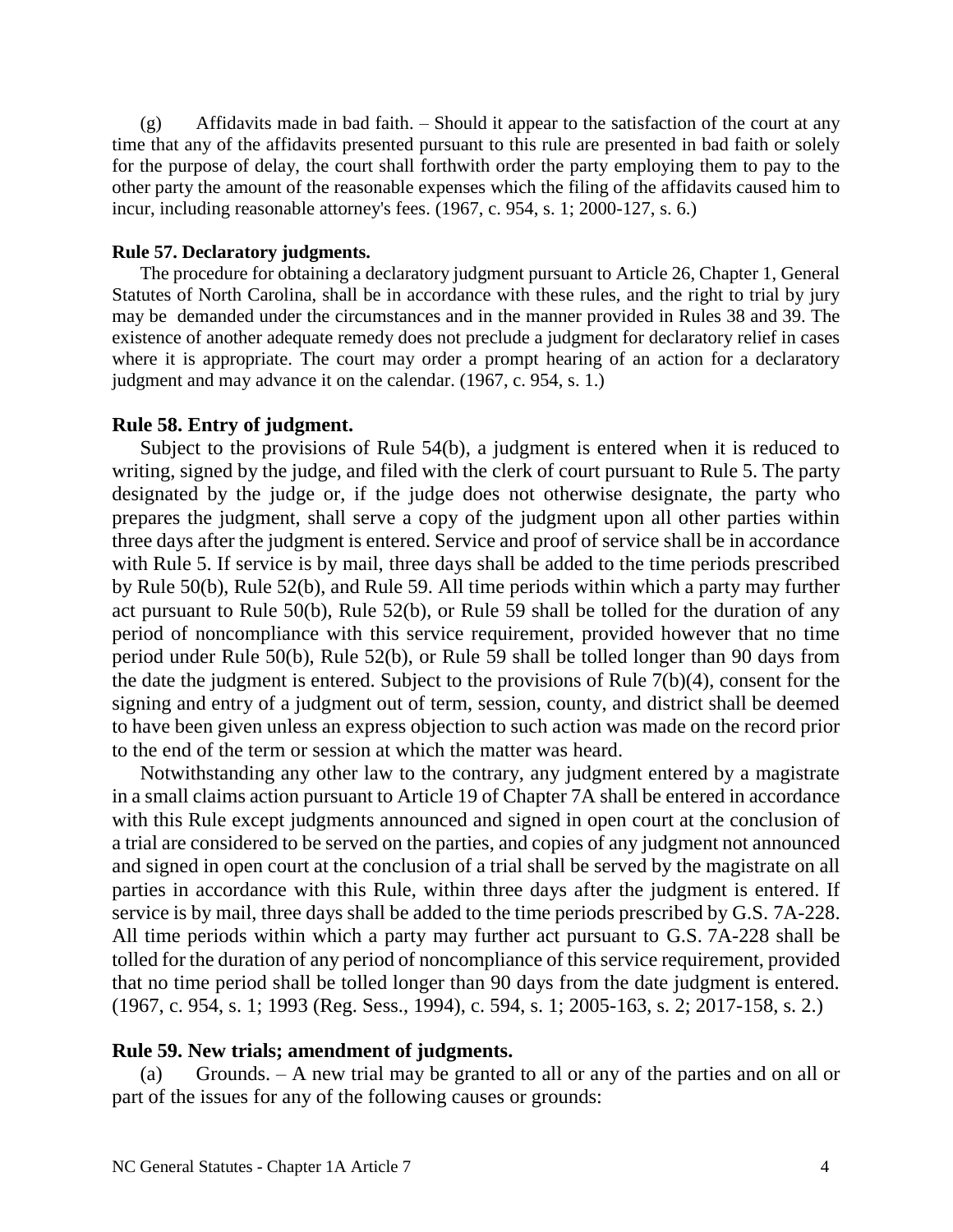- (1) Any irregularity by which any party was prevented from having a fair trial;
- (2) Misconduct of the jury or prevailing party;
- (3) Accident or surprise which ordinary prudence could not have guarded against;
- (4) Newly discovered evidence material for the party making the motion which he could not, with reasonable diligence, have discovered and produced at the trial;
- (5) Manifest disregard by the jury of the instructions of the court;
- (6) Excessive or inadequate damages appearing to have been given under the influence of passion or prejudice;
- (7) Insufficiency of the evidence to justify the verdict or that the verdict is contrary to law;
- (8) Error in law occurring at the trial and objected to by the party making the motion, or
- (9) Any other reason heretofore recognized as grounds for new trial.

On a motion for a new trial in an action tried without a jury, the court may open the judgment if one has been entered, take additional testimony, amend findings of fact and conclusions of law or make new findings and conclusions, and direct the entry of a new judgment.

(b) Time for motion.  $- A$  motion for a new trial shall be served not later than 10 days after entry of the judgment.

(c) Time for serving affidavits. – When a motion for new trial is based upon affidavits they shall be served with the motion. The opposing party has 10 days after such service within which to serve opposing affidavits, which period may be extended for an additional period not exceeding 30 days either by the court for good cause shown or by the parties by written stipulation. The court may permit reply affidavits.

(d) On initiative of court. – Not later than 10 days after entry of judgment the court of its own initiative, on notice to the parties and hearing, may order a new trial for any reason for which it might have granted a new trial on motion of a party, and in the order shall specify the grounds therefor.

(e) Motion to alter or amend a judgment. – A motion to alter or amend the judgment under section (a) of this rule shall be served not later than 10 days after entry of the judgment. (1967, c. 954, s. 1; 2014-115, s. 1.)

# **Rule 60. Relief from judgment or order.**

(a) Clerical mistakes. – Clerical mistakes in judgments, orders or other parts of the record and errors therein arising from oversight or omission may be corrected by the judge at any time on his own initiative or on the motion of any party and after such notice, if any, as the judge orders. During the pendency of an appeal, such mistakes may be so corrected before the appeal is docketed in the appellate division, and thereafter while the appeal is pending may be so corrected with leave of the appellate division.

(b) Mistakes; inadvertence; excusable neglect; newly discovered evidence; fraud, etc. – On motion and upon such terms as are just, the court may relieve a party or his legal representative from a final judgment, order, or proceeding for the following reasons: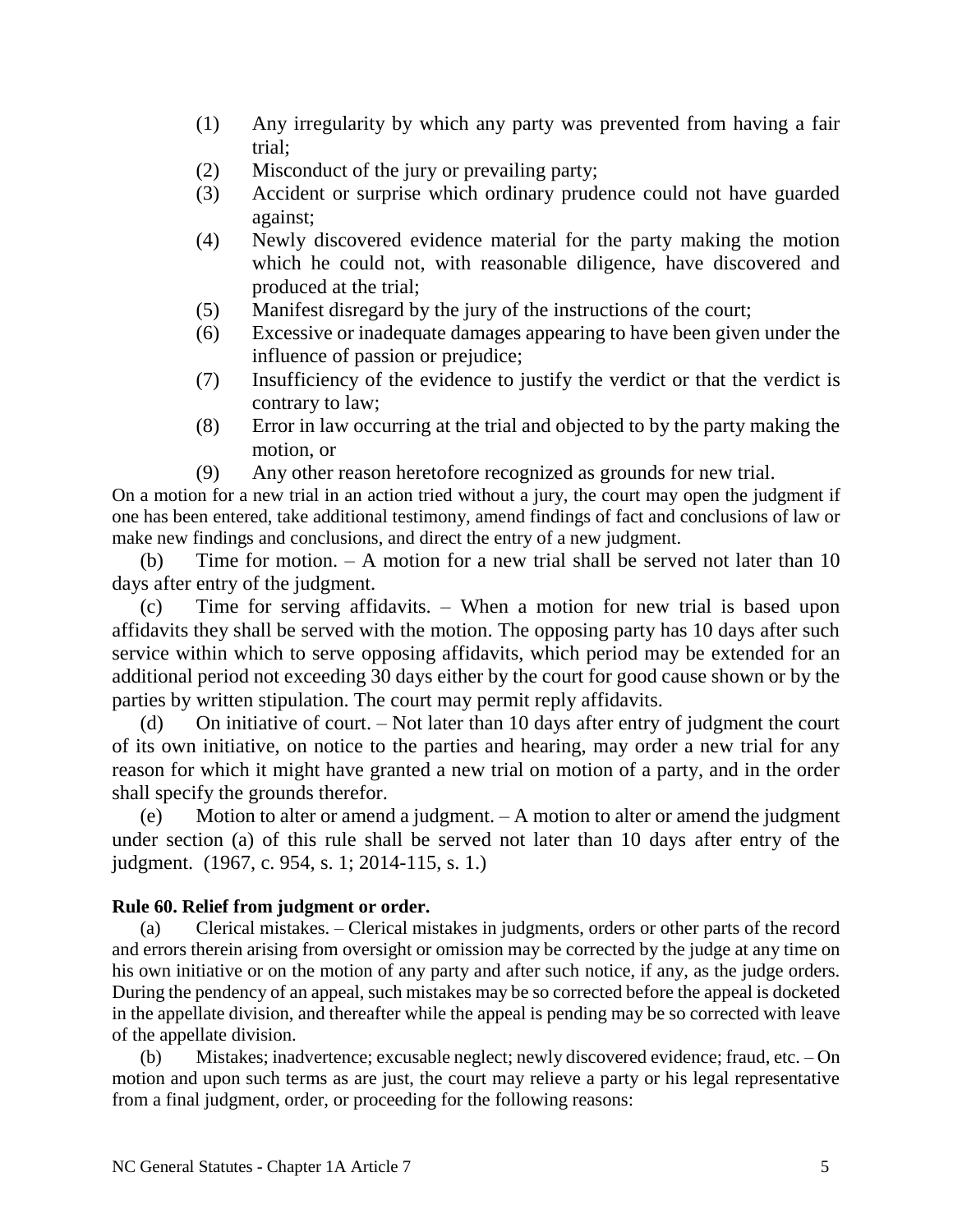- (1) Mistake, inadvertence, surprise, or excusable neglect;
- (2) Newly discovered evidence which by due diligence could not have been discovered in time to move for a new trial under Rule 59(b);
- (3) Fraud (whether heretofore denominated intrinsic or extrinsic), misrepresentation, or other misconduct of an adverse party;
- (4) The judgment is void;
- (5) The judgment has been satisfied, released, or discharged, or a prior judgment upon which it is based has been reversed or otherwise vacated, or it is no longer equitable that the judgment should have prospective application; or
- (6) Any other reason justifying relief from the operation of the judgment.

The motion shall be made within a reasonable time, and for reasons (1), (2) and (3) not more than one year after the judgment, order, or proceeding was entered or taken. A motion under this section does not affect the finality of a judgment or suspend its operation. This rule does not limit the power of a court to entertain an independent action to relieve a party from a judgment, order, or proceeding, or to set aside a judgment for fraud upon the court. The procedure for obtaining any relief from a judgment, order, or proceeding shall be by motion as prescribed in these rules or by an independent action.

(c) Judgments rendered by the clerk. – The clerk may, in respect of judgments rendered by himself, exercise the same powers authorized in sections (a) and (b). The judge has like powers in respect of such judgments. Where such powers are exercised by the clerk, appeals may be had to the judge in the manner provided by law. (1967, c. 954, s. 1.)

## **Rule 61. Harmless error.**

No error in either the admission or exclusion of evidence and no error or defect in any ruling or order or in anything done or omitted by any of the parties is ground for granting a new trial or for setting aside a verdict or for vacating, modifying, or otherwise disturbing a judgment or order, unless refusal to take such action amounts to the denial of a substantial right. (1967, c. 954, s. 1.)

# **Rule 62. Stay of proceedings to enforce a judgment.**

(a) Automatic stay; exceptions – Injunctions and receiverships. – Except as otherwise stated herein, no execution shall issue upon a judgment nor shall proceedings be taken for its enforcement until the expiration of the time provided in the controlling statute or rule of appellate procedure for giving notice of appeal from the judgment. Unless otherwise ordered by the court, an interlocutory or final judgment in an action for an injunction or in a receivership action shall not be stayed during the period after its entry and until an appeal is taken or during the pendency of an appeal. The provisions of section (c) govern the suspending, modifying, restoring, or granting of an injunction during the pendency of an appeal.

(b) Stay on motion for new trial or for judgment. – In its discretion and on such conditions for the security of the adverse party as are proper, the court may stay the execution of or any proceedings to enforce a judgment pending the disposition of a motion for a new trial or to alter or amend a judgment made pursuant to Rule 59, or of a motion for relief from a judgment or order made pursuant to Rule 60, or of a motion for judgment made pursuant to Rule 50, or of a motion for amendment to the findings or for additional findings made pursuant to Rule 52(b). If the time provided in the controlling statute or rule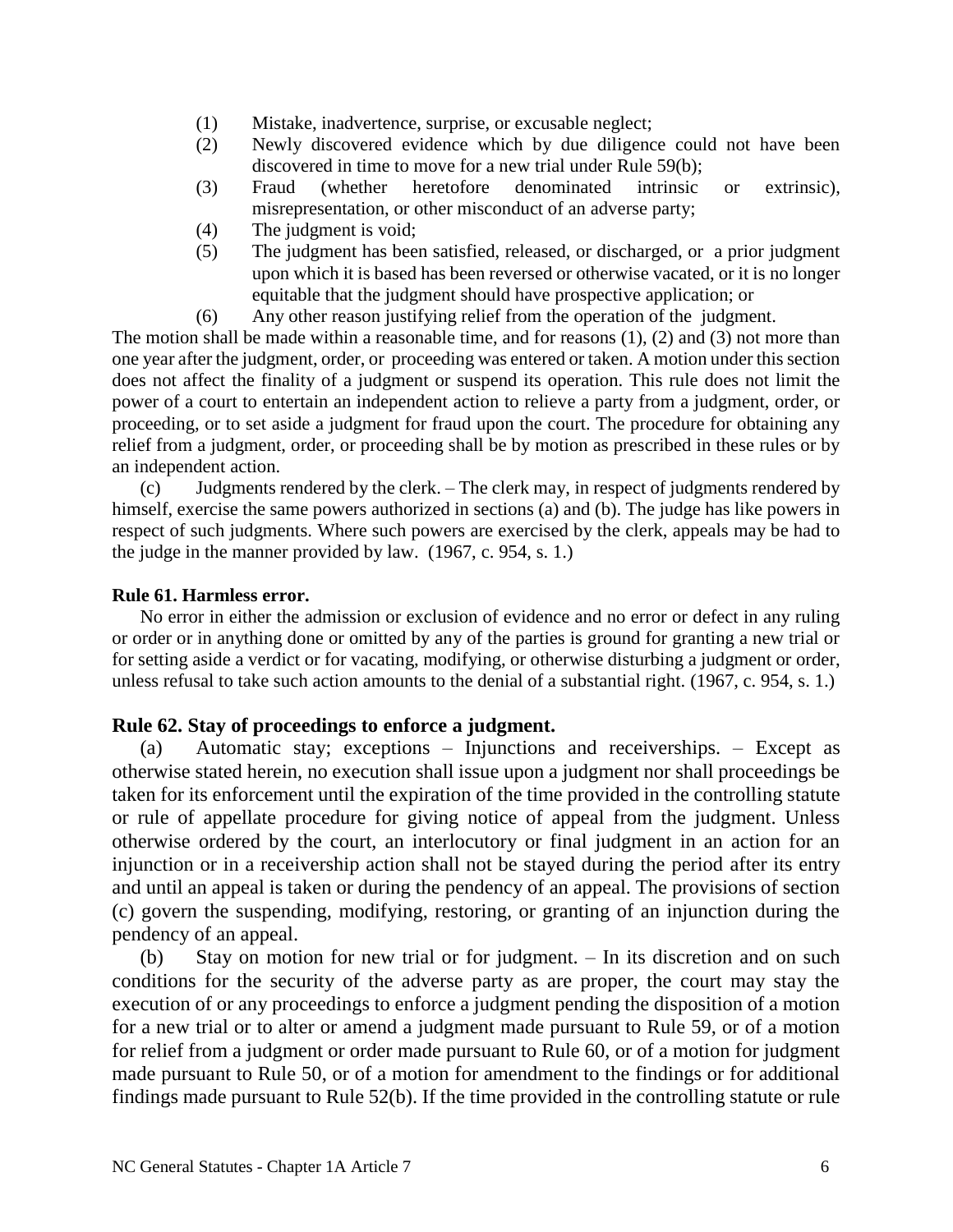of appellate procedure for giving notice of appeal from the judgment had not expired before a stay under this subsection was entered, that time shall begin to run immediately upon the expiration of any stay under this section, and no execution shall issue nor shall proceedings be taken for enforcement of the judgment until the expiration of that time.

Injunction pending appeal.  $-$  When an appeal is taken from an interlocutory or final judgment granting, dissolving, or denying an injunction, the court in its discretion may suspend, modify, restore, or grant an injunction during the pendency of the appeal upon such terms as to bond or otherwise as it considers proper for the security of the rights of the adverse party.

(d) Stay upon appeal. – When an appeal is taken, the appellant may obtain a stay of execution, subject to the exceptions contained in section (a), by proceeding in accordance with and subject to the conditions of G.S. 1-289, G.S. 1-290, G.S. 1-291, G.S. 1-292, G.S. 1-293, G.S. 1-294, and G.S. 1-295.

When stay is had by giving supersedeas bond, the bond may be given at or after the time of filing the notice of appeal or of procuring the order allowing the appeal as the case may be, and stay is then effective when the supersedeas bond is approved by the court.

(e) Stay in favor of North Carolina, city, county, local board of education, or agency thereof. – When an appeal is taken by the State of North Carolina, or a city or a county thereof, a local board of education, or an officer in his official capacity or agency thereof or by direction of any department or agency of the State of North Carolina or a city or county thereof or a local board of education and the operation or enforcement of the judgment is stayed, no bond, obligation, or other security shall be required from the appellant.

(f) Power of appellate court not limited. – The provisions of this rule do not limit any power of an appellate court or of a judge or justice thereof to stay proceedings during the pendency of an appeal or to suspend, modify, restore, or grant an injunction during the pendency of an appeal or to make any order appropriate to preserve the status quo or the effectiveness of the judgment subsequently to be entered.

Stay of judgment as to multiple claims or multiple parties.  $-$  When a court has ordered a final judgment under the conditions stated in Rule 54(b), the court may stay enforcement of that judgment until the entering of a subsequent judgment or judgments and may prescribe such conditions as are necessary to secure the benefit thereof to the party in whose favor the judgment is entered.

(h) Right to immediate interlocutory appeal of order granting or denying injunctive relief in as-applied constitutional challenge. – Notwithstanding any other provision of law, a party shall have the right of immediate appeal (i) from an adverse ruling by a trial court granting or denying interlocutory, temporary, or permanent injunctive or declaratory relief restraining the State or a political subdivision of the State from enforcing the operation or execution of an act of the General Assembly as applied against a party in a civil action or (ii) from an adverse ruling by a trial court denying a motion to stay an injunction restraining the State or a political subdivision of the State from enforcing the operation or execution of an act of the General Assembly as applied against a party in a civil action. This subsection only applies where the State or a political subdivision of the State is a party in